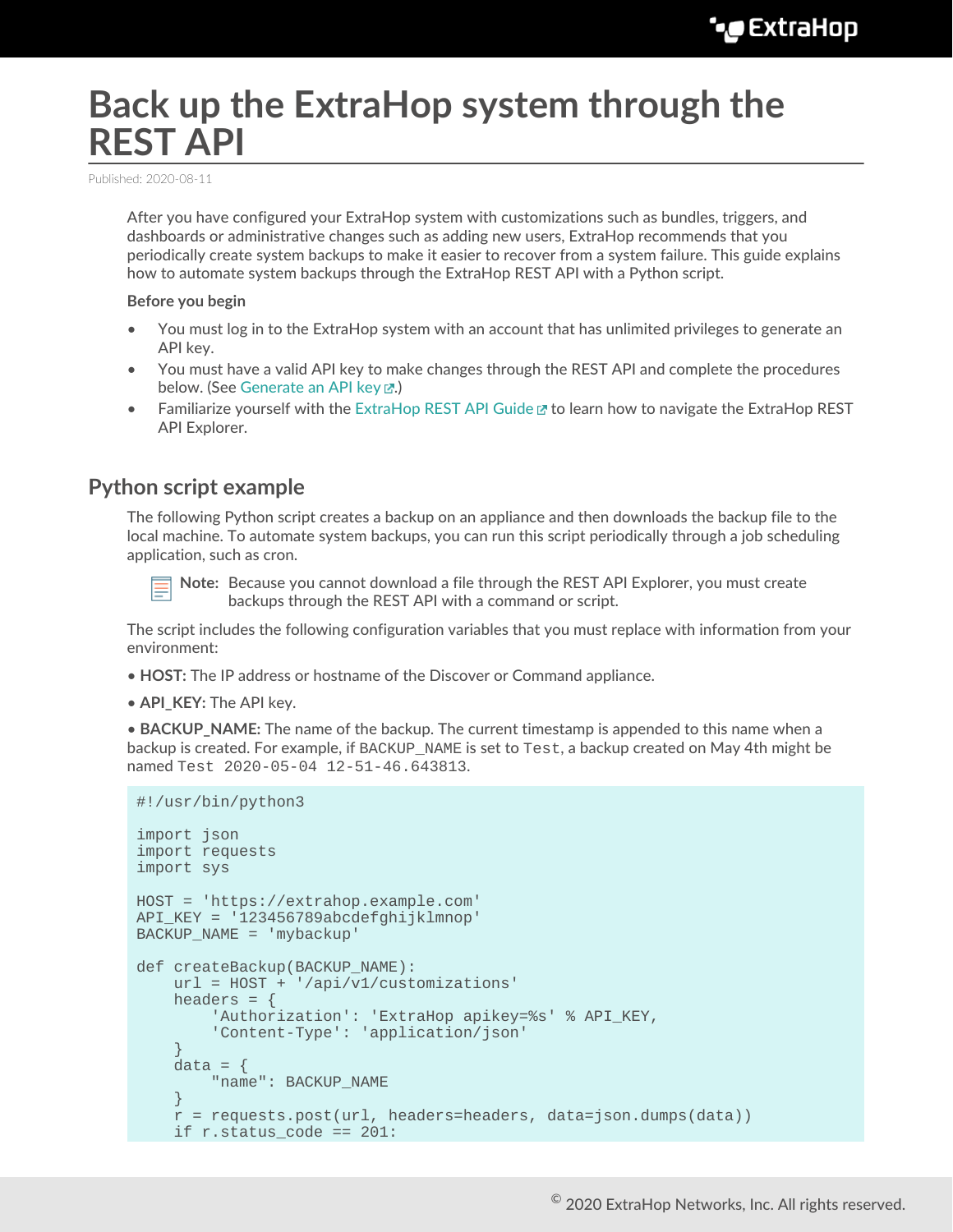### **∙e** ExtraHop

```
 return True
     else:
         print('Unable to create backup')
         print(r.text)
         print(r.status_code)
         sys.exit()
def getIdName(BACKUP_NAME):
     url = HOST + '/api/v1/customizations'
    headers = \{'Authorization': 'ExtraHop apikey=%s' % API KEY,
         'Content-Type': 'application/json'
     }
     r = requests.get(url, headers=headers)
    if r.\text{status\_code} == 200:
         backups = json.loads(r.text)
         for b in reversed(backups):
             if BACKUP_NAME in b['name']:
                 return b['id'], b['name']
             else:
                 continue
         print('Unable to retrieve ID for specified backup')
         sys.exit()
     else:
         print('Unable to retrieve backup IDs')
         print(r.text)
         print(r.status_code)
         sys.exit()
def downloadBackup(backup_id):
     url = HOST + '/api/v1/customizations/' + str(backup_id) + '/download'
    headers = \{'Authorization': 'ExtraHop apikey=%s' % API_KEY,
         'accept': 'application/exbk'
 }
    r = \text{requests.post(url, headers=headsr}) if r.status_code == 200:
         return r.content
     else:
         print('Unable to download backup')
         print(r.status_code)
         print(r.text)
         sys.exit()
def writeBackup(backup, BACKUP_NAME):
     new_name = BACKUP_NAME.replace(':', '')
    filepath = new name + \cdot.exbk'
     with open(filepath, "wb") as b:
         b.write(bytes(backup))
     print('Success! Backup file name:')
     print(filepath)
createBackup(BACKUP_NAME)
backup_id, BACKUP_NAME = getIdName(BACKUP_NAME)
backup = downloadBackup(backup id)writeBackup(backup, BACKUP_NAME)
```


**Note:** If the script returns an error message that the SSL certificate verification failed, make sure that [a trusted certificate has been added to your ExtraHop system](https://docs.extrahop.com/8.0/eh-admin-ui-guide/#ssl-certificate)  $\mathbb{Z}$ . Alternatively, you can add the verify=False option to bypass certificate verification. However, this method